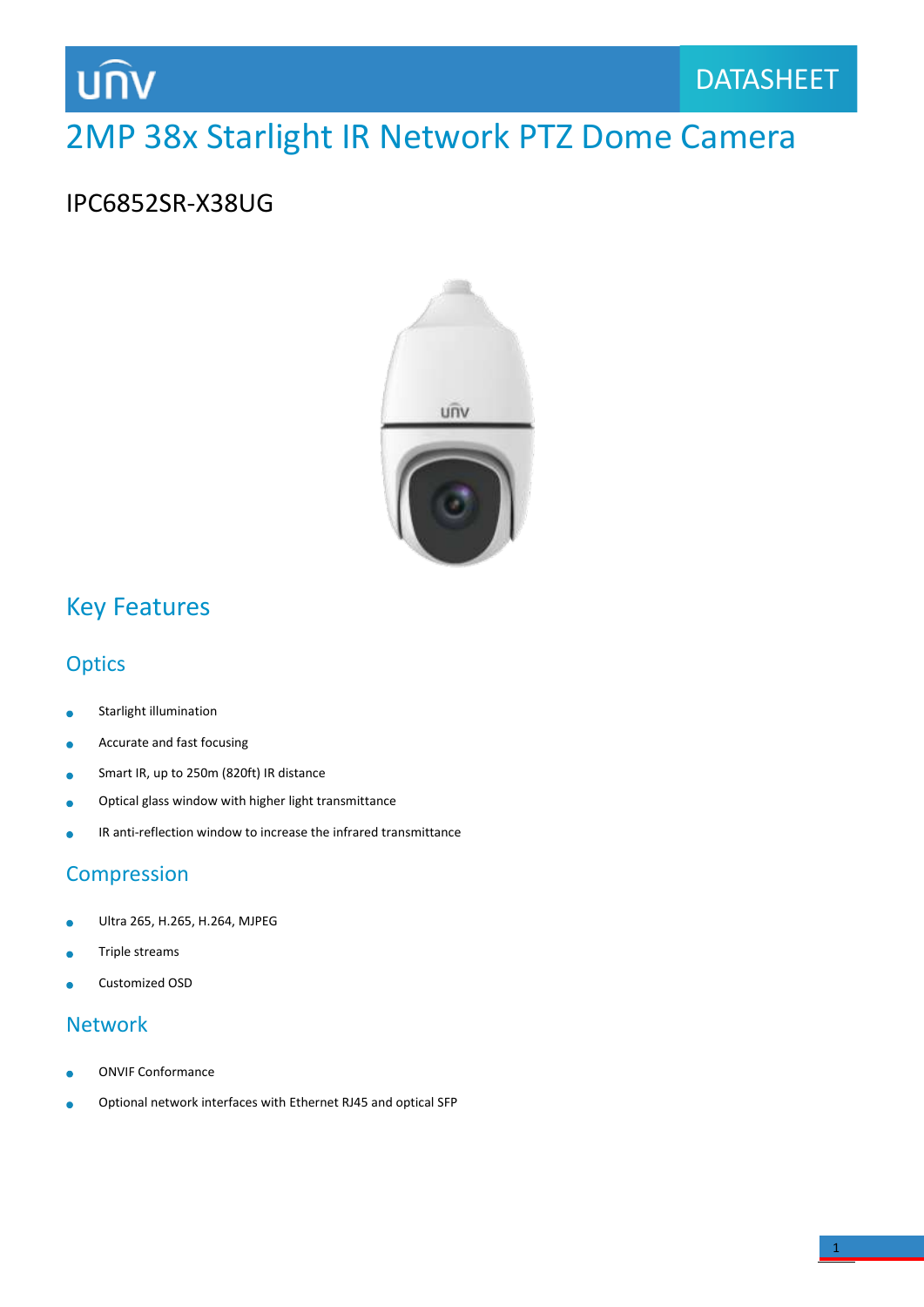## **UNV**

#### **Structure**

- Innovative snow-removing functionality  $\bullet$
- More effective heat dissipation system  $\bullet$
- Intelligent temperature control technology  $\bullet$
- IP66  $\bullet$

### Specifications

|                         | <b>IPC6852SR-X38UG</b>                                                                                                       |            |             |               |              |  |
|-------------------------|------------------------------------------------------------------------------------------------------------------------------|------------|-------------|---------------|--------------|--|
| Camera                  |                                                                                                                              |            |             |               |              |  |
| Sensor                  | 1/1.8", 2.0 megapixel, progressive scan, CMOS                                                                                |            |             |               |              |  |
| Lens                    | 5.7 ~ 216.6mm, AF automatic focusing and motorized zoom lens                                                                 |            |             |               |              |  |
| Digital Zoom            | 16                                                                                                                           |            |             |               |              |  |
| Optical Zoom            | 38                                                                                                                           |            |             |               |              |  |
| <b>DORI Distance</b>    | Lens (mm)                                                                                                                    | Detect (m) | Observe (m) | Recognize (m) | Identify (m) |  |
|                         | 5.7                                                                                                                          | 68.4       | 27.4        | 17.7          | 6.8          |  |
|                         | 216.6                                                                                                                        | 2599.2     | 1039.7      | 519.8         | 259.9        |  |
| Angle of View (H)       | $58.4^{\circ} \approx 2.1^{\circ}$                                                                                           |            |             |               |              |  |
| Angle of View (V)       | $42.6^{\circ} \approx 1.3^{\circ}$                                                                                           |            |             |               |              |  |
| Angle of View (O)       | $71.8^{\circ} \approx 2.4^{\circ}$                                                                                           |            |             |               |              |  |
| Shutter                 | Auto/Manual; shutter time: $1 \approx 1/100000$ s                                                                            |            |             |               |              |  |
| Minimum Illumination    | Colour: 0.0005Lux (F1.5, AGC ON)<br>OLux with IR                                                                             |            |             |               |              |  |
| Iris                    | Auto/Manual; F1.5 ~ F4.5                                                                                                     |            |             |               |              |  |
| Day/Night               | IR-cut filter with auto switch (ICR)                                                                                         |            |             |               |              |  |
| Digital noise reduction | 2D/3D DNR                                                                                                                    |            |             |               |              |  |
| S/N                     | >52dB                                                                                                                        |            |             |               |              |  |
| IR Range                | UP to 250m (820ft)                                                                                                           |            |             |               |              |  |
| Defog                   | Optical Defog & Digital Defog                                                                                                |            |             |               |              |  |
| <b>WDR</b>              | 120dB                                                                                                                        |            |             |               |              |  |
| Video                   |                                                                                                                              |            |             |               |              |  |
| Video Compression       | Ultra 265, H.265, H.264, MJPEG                                                                                               |            |             |               |              |  |
| H.264 code profile      | Baseline profile, Main Profile, High Profile                                                                                 |            |             |               |              |  |
| Frame Rate              | Main Stream: 2MP (1920*1080), Max 60fps;<br>Sub Stream: 2MP (1920*1080), Max 60fps;<br>Third Stream: D1 (720*576), Max 60fps |            |             |               |              |  |
| <b>HLC</b>              | Supported                                                                                                                    |            |             |               |              |  |
| <b>BLC</b>              | Supported                                                                                                                    |            |             |               |              |  |
| <b>EIS</b>              | Supported                                                                                                                    |            |             |               |              |  |
| OSD                     | Up to 8 OSDs                                                                                                                 |            |             |               |              |  |
| Privacy Mask            | Up to 24 areas                                                                                                               |            |             |               |              |  |
| ROI                     | Up to 8 areas                                                                                                                |            |             |               |              |  |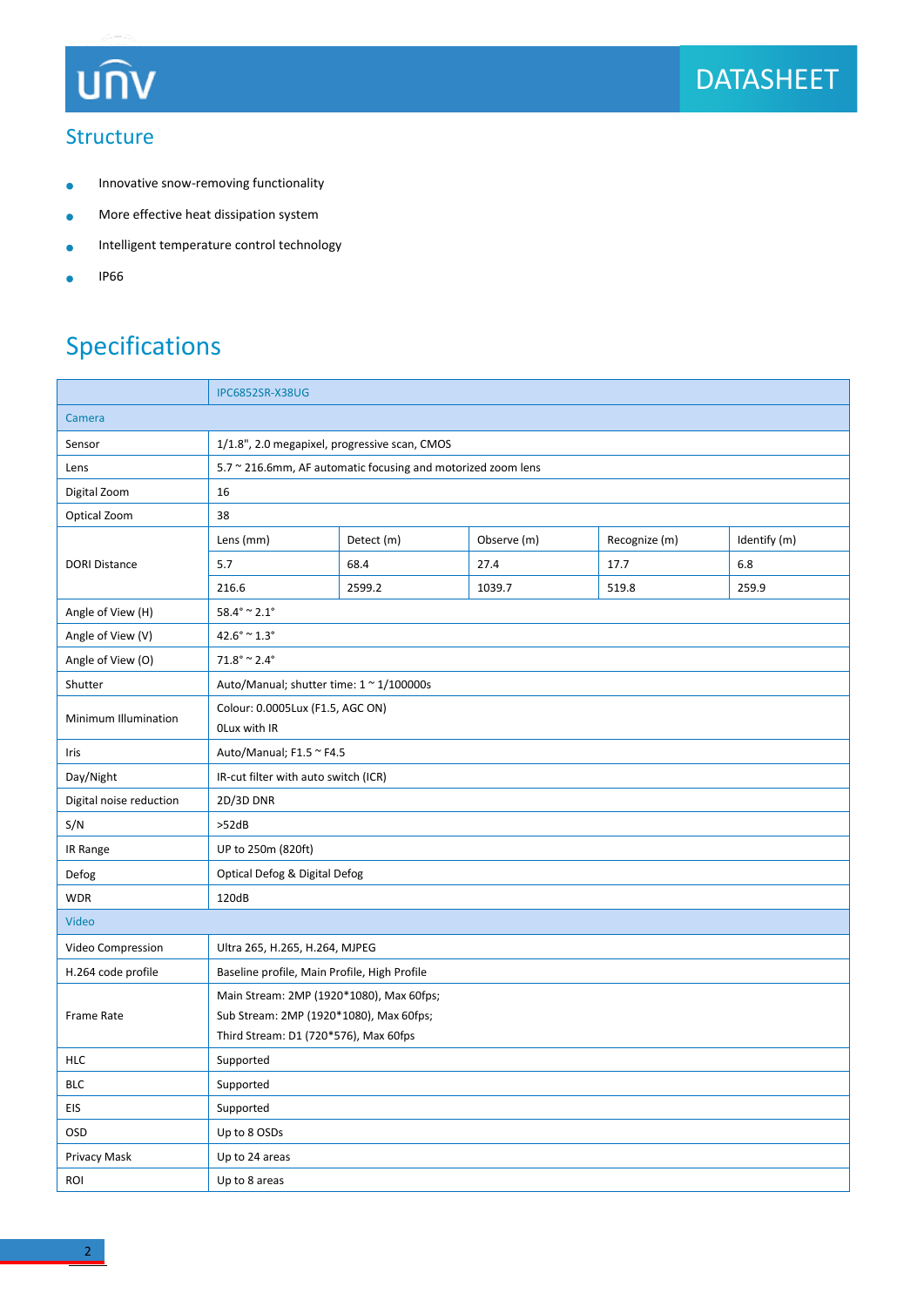# unv

### DATASHEET DATASHEET

| <b>Motion Detection</b>      | Up to 4 areas                                                                                                                                           |  |  |
|------------------------------|---------------------------------------------------------------------------------------------------------------------------------------------------------|--|--|
| <b>Smart</b>                 |                                                                                                                                                         |  |  |
| <b>General Function</b>      | Watermark, IP Address Filtering, Tampering Alarm, Alarm input, Alarm output, Access Policy, ARP Protection, RTSP<br>Authentication, User Authentication |  |  |
| Audio                        |                                                                                                                                                         |  |  |
| Audio Compression            | G.711                                                                                                                                                   |  |  |
| Two-way audio                | Supported                                                                                                                                               |  |  |
| Suppression                  | Supported                                                                                                                                               |  |  |
| Sampling Rate                | 8KHZ                                                                                                                                                    |  |  |
| <b>Storage</b>               |                                                                                                                                                         |  |  |
| Edge Storage                 | Micro SD, up to 256GB                                                                                                                                   |  |  |
| Network Storage              | ANR                                                                                                                                                     |  |  |
| <b>Network</b>               |                                                                                                                                                         |  |  |
| Protocols                    | IPv4, IGMP, ICMP, ARP, TCP, UDP, DHCP, PPPoE, RTP, RTSP, RTCP, DNS, DDNS, NTP, FTP, UPnP, HTTP, HTTPS, SMTP, 802.1x,<br>SNMP, QoS                       |  |  |
| Compatible Integration       | ONVIF (Profile S, Profile G, Profile T), API                                                                                                            |  |  |
| Pan & Tilt                   |                                                                                                                                                         |  |  |
| Pan Range                    | 360° (endless)                                                                                                                                          |  |  |
| Pan Speed                    | $0.1^{\circ}/s \sim 240^{\circ}/s$                                                                                                                      |  |  |
|                              | Preset speed: 300°/s                                                                                                                                    |  |  |
| <b>Tilt Range</b>            | $-20^\circ \sim 90^\circ$ (auto reverse)                                                                                                                |  |  |
| <b>Tilt Speed</b>            | $0.1^{\circ} \sim 160^{\circ}/s$                                                                                                                        |  |  |
|                              | Preset speed: 240°/s                                                                                                                                    |  |  |
| <b>Number of Presets</b>     | 1024                                                                                                                                                    |  |  |
| Patrol                       | Preset patrol, route patrol, recorded patrol                                                                                                            |  |  |
| Home Position                | Supported                                                                                                                                               |  |  |
| Interface                    |                                                                                                                                                         |  |  |
| Audio I/O                    | Audio cable                                                                                                                                             |  |  |
|                              | Input: impedance 35kΩ; amplitude 2V [p-p]                                                                                                               |  |  |
|                              | Output: impedance 600Ω; amplitude 2V [p-p]                                                                                                              |  |  |
| Alarm I/O                    | 2/1                                                                                                                                                     |  |  |
| Serial Port                  | 1 RS485                                                                                                                                                 |  |  |
| Network                      | 1 RJ4510M/100M/1000M Base-TX Ethernet SFP Base-TX Ethernet                                                                                              |  |  |
| Video Output                 | 1 BNC, impedance 75Ω; amplitude 1V [p-p]                                                                                                                |  |  |
| General                      |                                                                                                                                                         |  |  |
| Power                        | AC 24V (Default)±25%, DC 24V±25%                                                                                                                        |  |  |
|                              | Power consumption: 16 ~ 51W                                                                                                                             |  |  |
| Dimensions $(\emptyset x H)$ | Φ270 x 496.7mm (Φ10.6" x 19.6")                                                                                                                         |  |  |
| Weight                       | 9.69kg (21.4lb)                                                                                                                                         |  |  |
| <b>Working Environment</b>   | -40°C ~ 70°C (-40°F ~ 158°F), Humidity: ≤95% RH (non-condensing)                                                                                        |  |  |
| <b>Ingress Protection</b>    | <b>IP66</b>                                                                                                                                             |  |  |
| <b>Reset Button</b>          | Supported                                                                                                                                               |  |  |